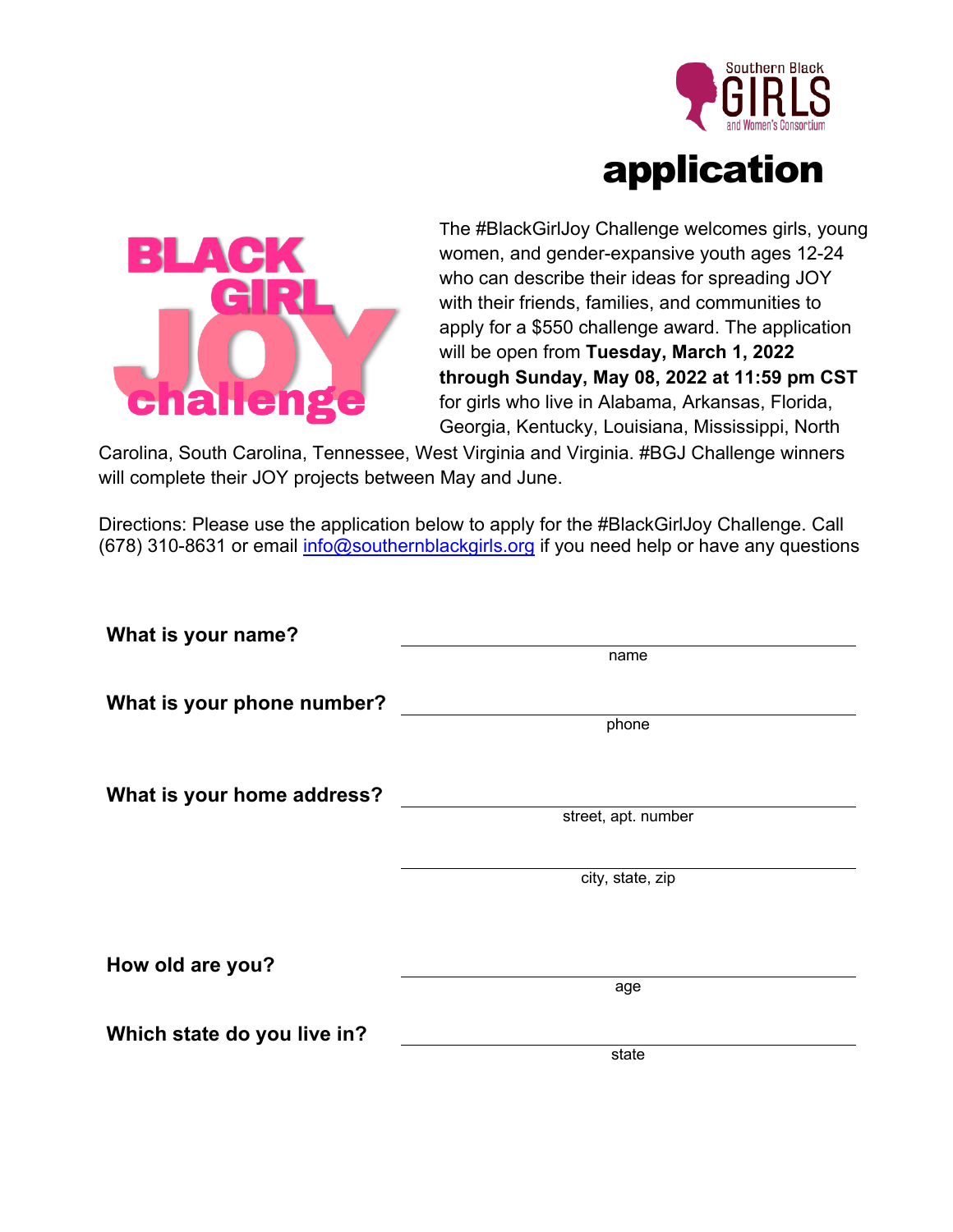

**List your social media handles that you will use to share the #Blackgirljoy Challenge. List your addresses below.**

| Twitter                                                                                                                  |     |    |
|--------------------------------------------------------------------------------------------------------------------------|-----|----|
| Instagram                                                                                                                |     |    |
| Facebook                                                                                                                 |     |    |
|                                                                                                                          |     |    |
| Are you a member of an organization or<br>mentoring program? If yes, write the group's<br>name below. If no, reply none. | Yes | No |

If yes, write the group's name here

## **Select your #BlackGirlJoy Challenge Category.**

| Beauty- make-up tutorials, hair tutorials, fashion shows                               |
|----------------------------------------------------------------------------------------|
| Community Engagement- volunteering, serving in your community                          |
| COVID Care Package- creating kits to mitigate the spread of coronavirus                |
| Education/Travel: tuition fees, school fees, extracurricular fees, transportation fees |
| Family: help family with household bills, clothing, shelter                            |
| Food: purchase groceries, restaurant dining, create food boxes for others              |
| Health & Wellness- meditation, yoga, exercise, healthy eating                          |
| Literacy-reading, books, poetry, writing                                               |
| Nonprofit/Charity- donation drives, creating a nonprofit/charity                       |
| Self-Care (hygiene)-menstrual kits, spa treatment                                      |
| Therapy- counseling sessions, therapy sessions, listening sessions, girl talk          |
| sessions                                                                               |
| Social justice- advocacy, rallies, protests, marches                                   |
| Technology- coding, being a content creator                                            |
| Visual Arts & Craft- paint tutorials, jewelry making, candle making, music             |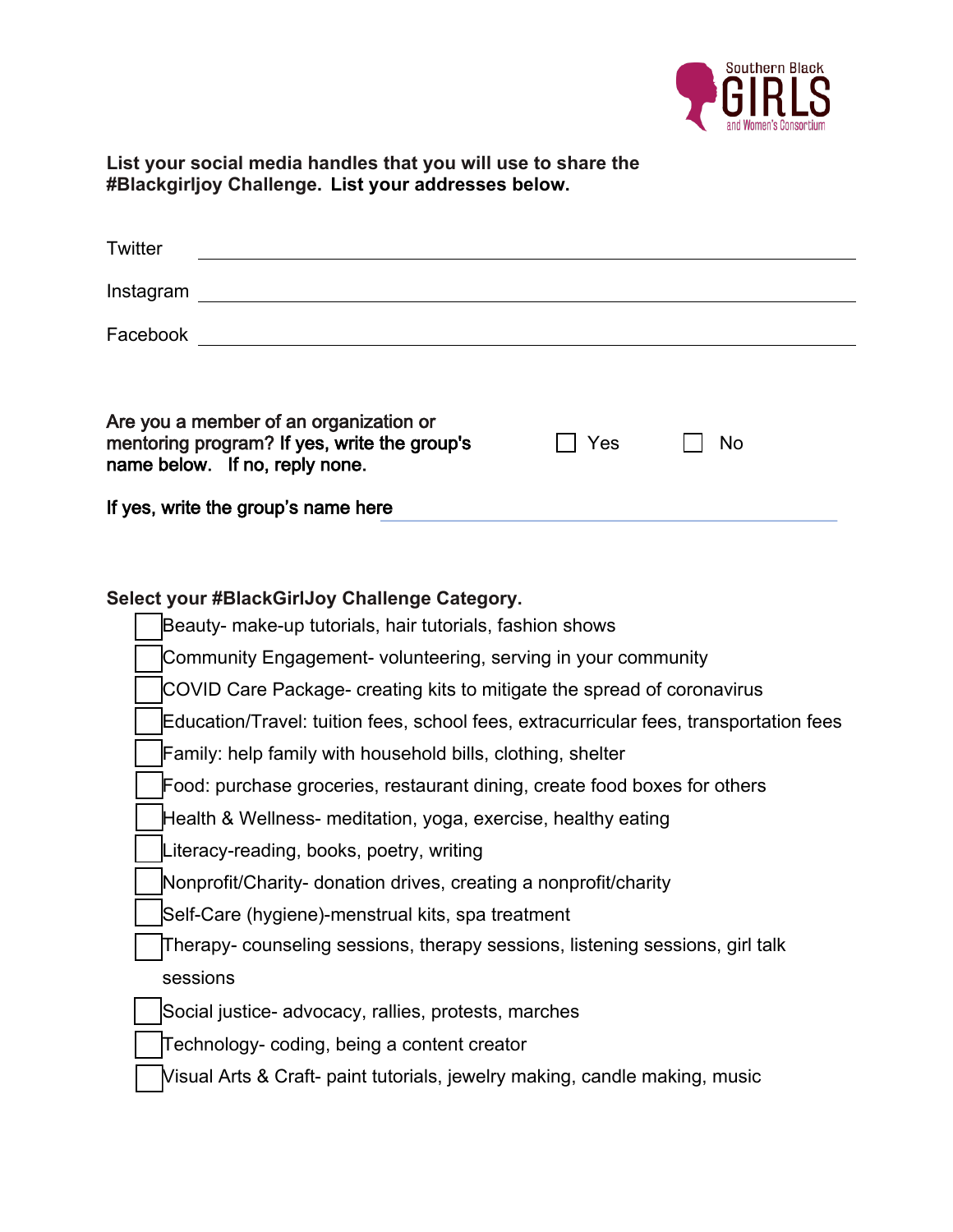

**What does #BlackGirlJoy mean to you?**

## **The #BlackGirlJoy Challenge will give awards to youth who can describe their ideas for spreading JOY with their friends, families, and communities. What is your #BlackGirlJoy Challenge?**

**How will you spend up to \$550 to make your idea happen? List the items that you need to buy and how much each item will cost? For example, you may need 12 graduation gowns which cost \$20 each for a total of \$240. As your reminder, your #BGJ category, your plan and your budget must match.** 

| Black Girl Joy Challenge: Mental Health Break: Virtual Escape Room |                            |          |                                                       |            |  |  |  |
|--------------------------------------------------------------------|----------------------------|----------|-------------------------------------------------------|------------|--|--|--|
| Item                                                               | Price (per<br>item/person) | Quantity | Link (if applicable)                                  | Total cost |  |  |  |
| <b>EXAMPLE</b> Tickets for<br>escape room                          | \$25.00                    |          | 10 https://www.puzzlebreakli.com/virtual-puzzle-games | \$250.00   |  |  |  |
|                                                                    |                            |          |                                                       |            |  |  |  |
|                                                                    |                            |          |                                                       |            |  |  |  |
|                                                                    |                            |          |                                                       |            |  |  |  |
|                                                                    |                            |          |                                                       |            |  |  |  |
|                                                                    |                            |          |                                                       |            |  |  |  |
|                                                                    |                            |          |                                                       |            |  |  |  |
|                                                                    |                            |          | <b>Total Need:</b>                                    |            |  |  |  |